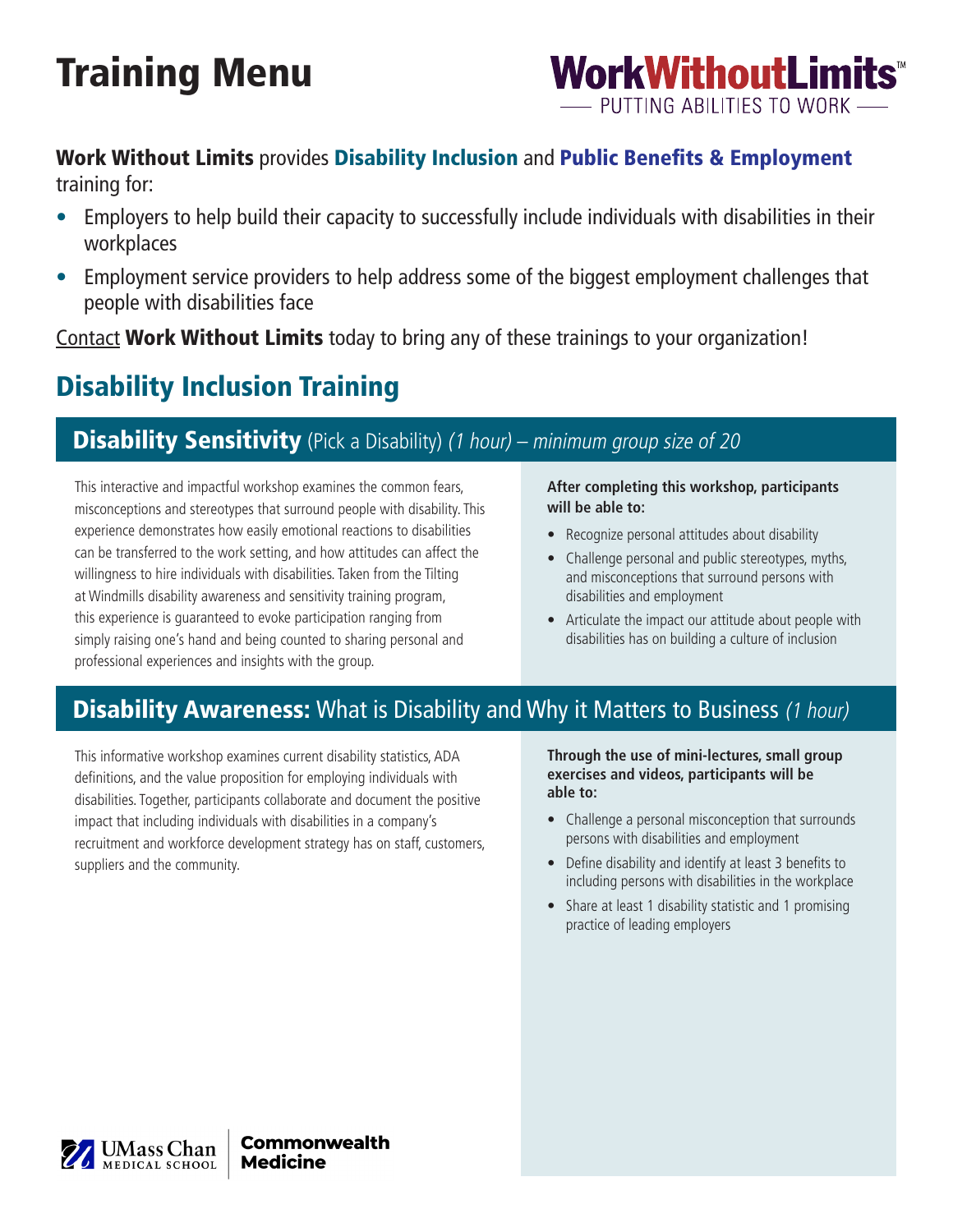# **Disability Etiquette (1 hour)**

This highly requested workshop has attendees explore and exercise best practices and tips for engaging people with all types of disabilities in both personal and professional settings.

#### **Through the use of mini-lectures, videos, and case studies, participants will be able to:**

- Articulate the importance of 'person-first' language and demonstrate related language do's and don'ts
- Describe basic norms for interacting with co-workers with specific types of disabilities including apparent disabilities such as vision, hearing and mobility impairments as well as mental health, learning and other non-apparent disabilities
- Practice positive and effective strategies for handling diverse situations, offering to help and avoiding offending someone

## **Interviewing Candidates with Disabilities (1 hour)**

Disability Etiquette training is recommended as a prerequisite.

This targeted workshop gives clarity and confdence to hiring professionals in preparation for and during interviews with candidates with disabilities.

**Through the use of mini-lectures, large and small group exercises and impactful videos, participants will be able to:** 

- Implement a disability inclusive interview environment, mindset, and techniques
- Recognize and differentiate between interview skills and the skills to do the job
- Identify questions you can and cannot ask
- Practice when and how to discuss accommodations and the interactive process

# Conducting Performance Discussions with Employees with Disabilities (1 hour)

Disability Etiquette training is recommended as a prerequisite.

This targeted workshop gives clarity and confidence to supervising professionals in preparation for and during performance reviews with employees with disabilities. Participants will receive a concise review of the essentials of the Americans with Disabilities Act (ADA), including key terms and considerations such as essential job functions and the interactive process for determining reasonable accommodations.

**Through the use of mini-lectures and case studies, participants will be able to:** 

- Address conduct issues and performance improvement plans with confidence
- Navigate the disclosure of a disability during a performance discussion and engage internal and/or external resources at appropriate times
- Manage what to do when performance does not improve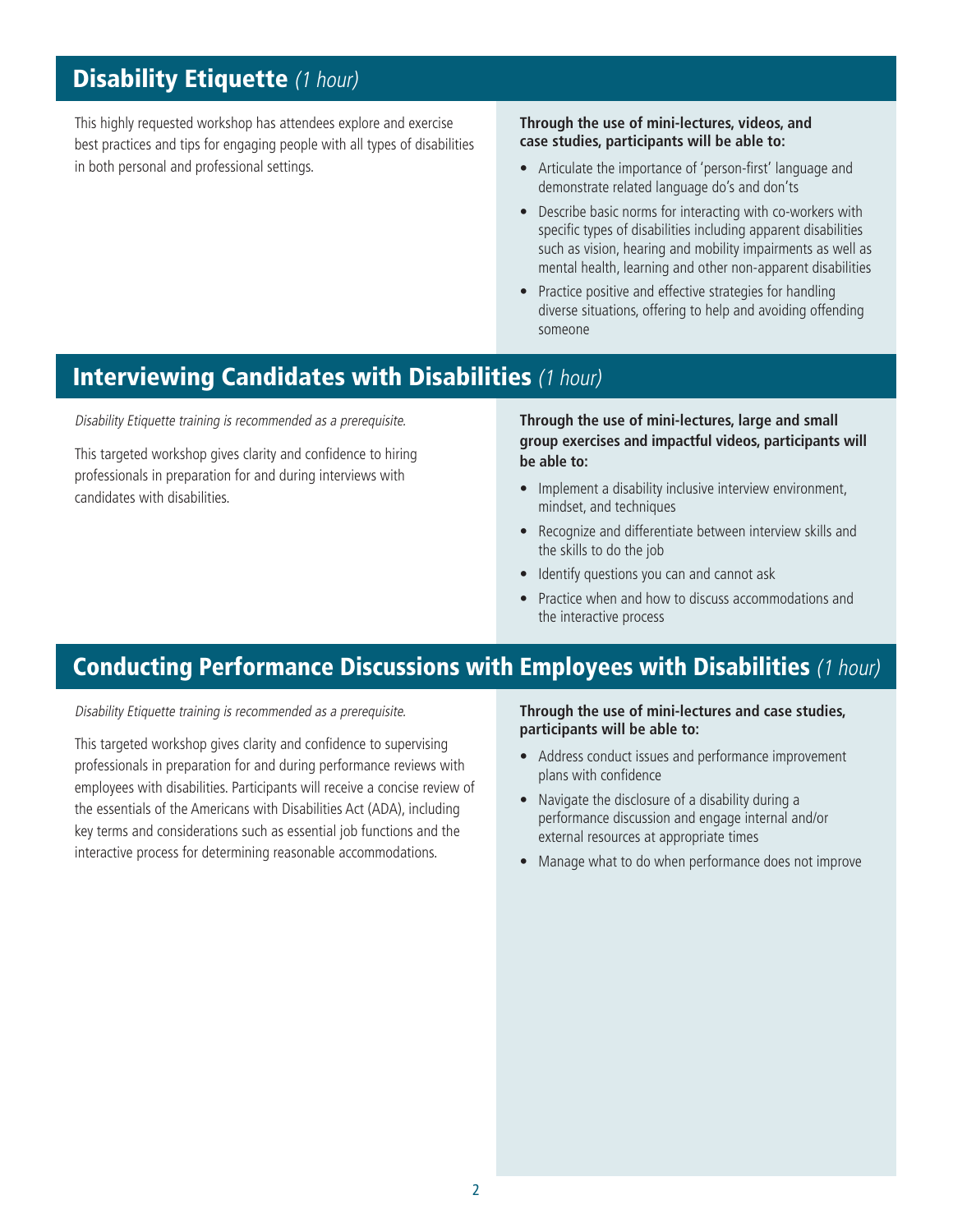# **Neurodiversity in the Workplace** (1 hour)

think and learn). When we typically think about diversity, we usually consider race, gender, **After attending this workshop, participants will** ethnicity, and sexual orientation. Disabilities like autism spectrum **be able to:**  disorder, ADHD, and learning disabilities are also part of what makes our workplaces diverse. This workshop expands upon the conventional understanding of these "hidden disabilities" by applying the strengthbased perspective of Neurodiversity (valuing differences in how people

 and ADHD through a strength-based lens. Throughout interactive group systemic barriers to employment and access this unique talent pipeline. workplace culture that is supportive of Neurodiversity. In this training you will gain an understanding of the autism spectrum exercises and discussion, you will learn how to recognize and address You will also learn how to build a more diverse, inclusive, and equitable

- Describe the Neurodiversity strength-based philosophy and how it distinguishes itself from disability-centered models and accurately define core terms of this approach.
- Recognize and identify barriers within the workplace that limit the success of neurodiverse individuals.
- Identify 3 practical tools to use within the workplace to address barriers and promote inclusive practices.

# **Supporting Employees with Mental Health Challenges (1 hour)**

Supporting employees with mental health challenges is a return on investment as mental health disorders cost the global economy \$1 trillion each year in lost productivity. Despite this fact, workplaces and supervisors struggle on how to balance support and success for their employees who are dealing with mental health conditions.

A detailed range of key actions and best practices leaders can take to assist employees with mental health conditions to perform and thrive will be discussed.

#### **After attending this workshop, supervisors and staff will be able to:**

- Recognize the signs and symptoms of a mental health condition in the workplace
- Utilize key conversation strategies to assist employees to seek assistance
- Collaborate on potential workplace reasonable accommodations
- Identify key messaging and language to promote the mental health of all employees and create a work culture that is inclusive and supportive

# **Taking Care of Your Mental Health During Challenging Times (1 hour)**

It has been two long years and few of us could have imagined how our world would change – a global pandemic, social justice and humanitarian tensions, and even a war is added to the list. After a transformative and difficult time, we are moving cautiously forward. However, there are and have been ramifications which are proving to be lasting at work, at home and with our mental health and physical health. Many of us feel worn down, even burned out by the continued stress. During this webinar, a range of key actions and best practices leaders and staff can take to practice wellness & resiliency during these challenges to best perform and thrive will be discussed.

**After completing this training, participants will be able to:** 

- Describe the psychological context that can empower collective understanding and personal actions to build wellness and resiliency
- Identify at least 3 emotional, cognitive, physical, social, spiritual and caretaking tips and strategies for staying well and resilient
- Find personal meaning and opportunities for growth during this unprecedented and collective experience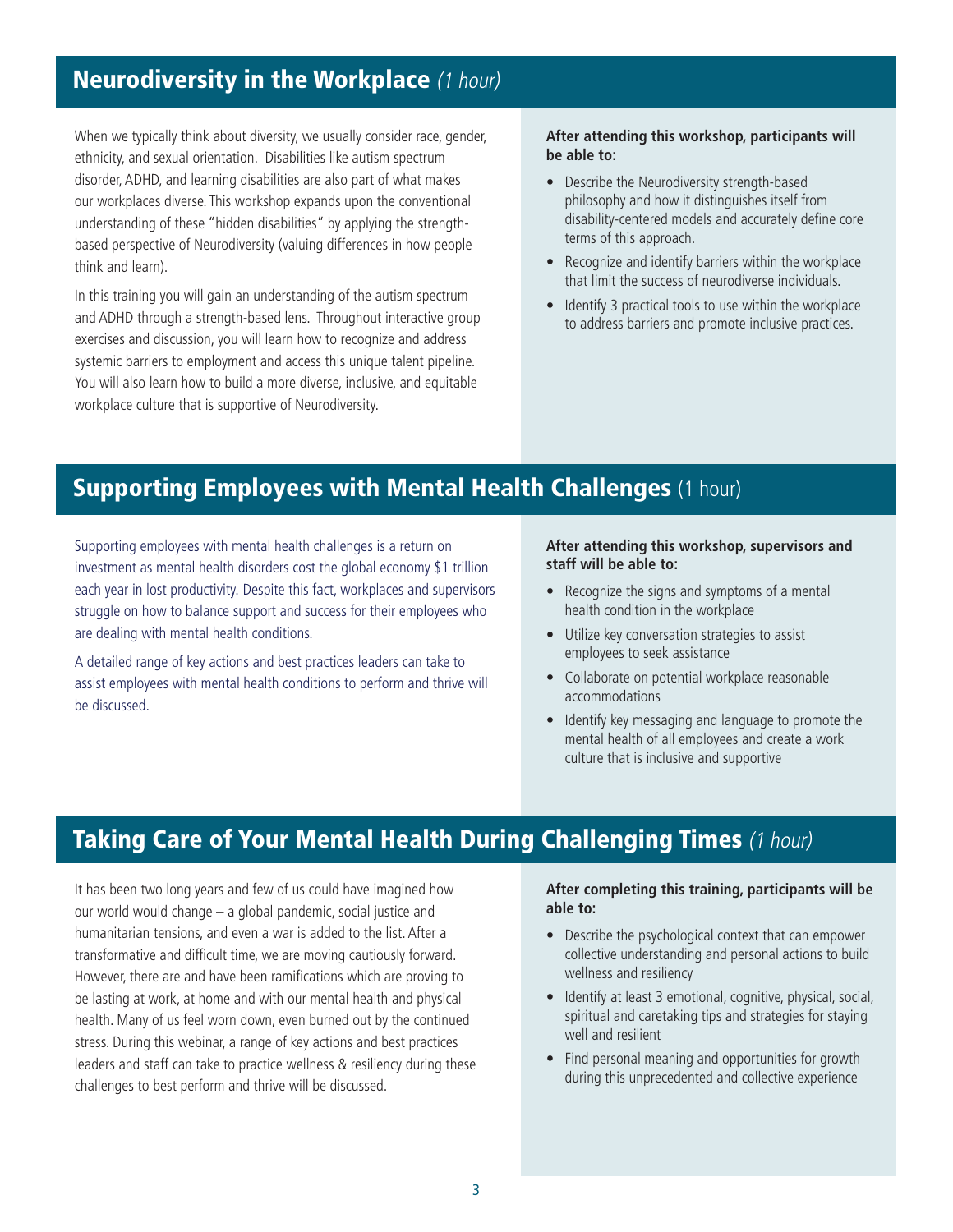### Supporting the Career Development of College Students with Mental Health Conditions An Employment Service Provider Training (2 hours)

Today's college students, also known as the iGeneration, are accomplished, tech natives and driven. Yet as many as 30% live with mental health conditions that can challenge their career path through college and beyond.

This 2-hour workshop will provide employment service providers and college staff an overview of how mental health conditions can impact the educational and employment skill development of college students as well as key strategies for providers to help students achieve their main goals. Reasonable accommodations, wellness management and supervisory strategies will be discussed.

This training has been approved for 2.0 Commission on Rehabilitation Counselor Certification (CRCC) hours.

### **After attending this workshop, participants will be able to:**

- Identify the interconnection of academics, employment and mental health in college students
- Gain a toolbox of strategies to help college students achieve their career goals
- Feel empowered to communicate with students about wellness management strategies to support their career development
- Present their personal dilemmas with students and receive consultation on best practices to support that person

# Understanding Corporate Disability Inclusion Practices: An Employment Service Provider Training (6 hours)

This 6-hour interactive workshop prepares attendees to increase their comfort level and expertise with disability. Attendees will come away from this training with the knowledge on how to effectively engage with and educate job seekers with disabilities around corporate disability inclusion practices, characteristics of disability inclusive employers and navigating self-identification and disclosure during the interview process. The workshop is best suited for staff of universities and community colleges, one stop career centers, state agencies, and community-based organizations that provide job search support and placement assistance services to job and intern seeking students and adults with disabilities.

Topics covered include disability sensitivity, awareness and etiquette, the Americans with Disabilities Act (ADA), Section 503 of the Rehabilitation Act, self-identification, disclosure and interviewing, leading recruitment practices used by employers, and the value proposition for employers to include individuals with disabilities in their recruitment and workforce development strategies.

### **After completeing this course, participants will be able to:**

- Challenge personal and public stereotypes, myths, and misconceptions that surround persons with disabilities and employment
- Articulate the importance of 'person-first' language and demonstrate related language do's and don'ts
- Describe basic norms for interacting with individuals with specific types of disabilities including apparent disabilities such as vision, hearing and mobility impairments as well as mental health, learning and other non-apparent disabilities
- Explain why disability is important to business and identify at least 3 benefits to including persons with disabilities in the workplace
- Differentiate between self-identification and disclosure and counsel job seekers on if, when, and how to share this information with an employer
- Identify at least 3 characteristics of a disability inclusive employer
- Coach job seekers on successful interviewing techniques to increase focus on their ability, not their disability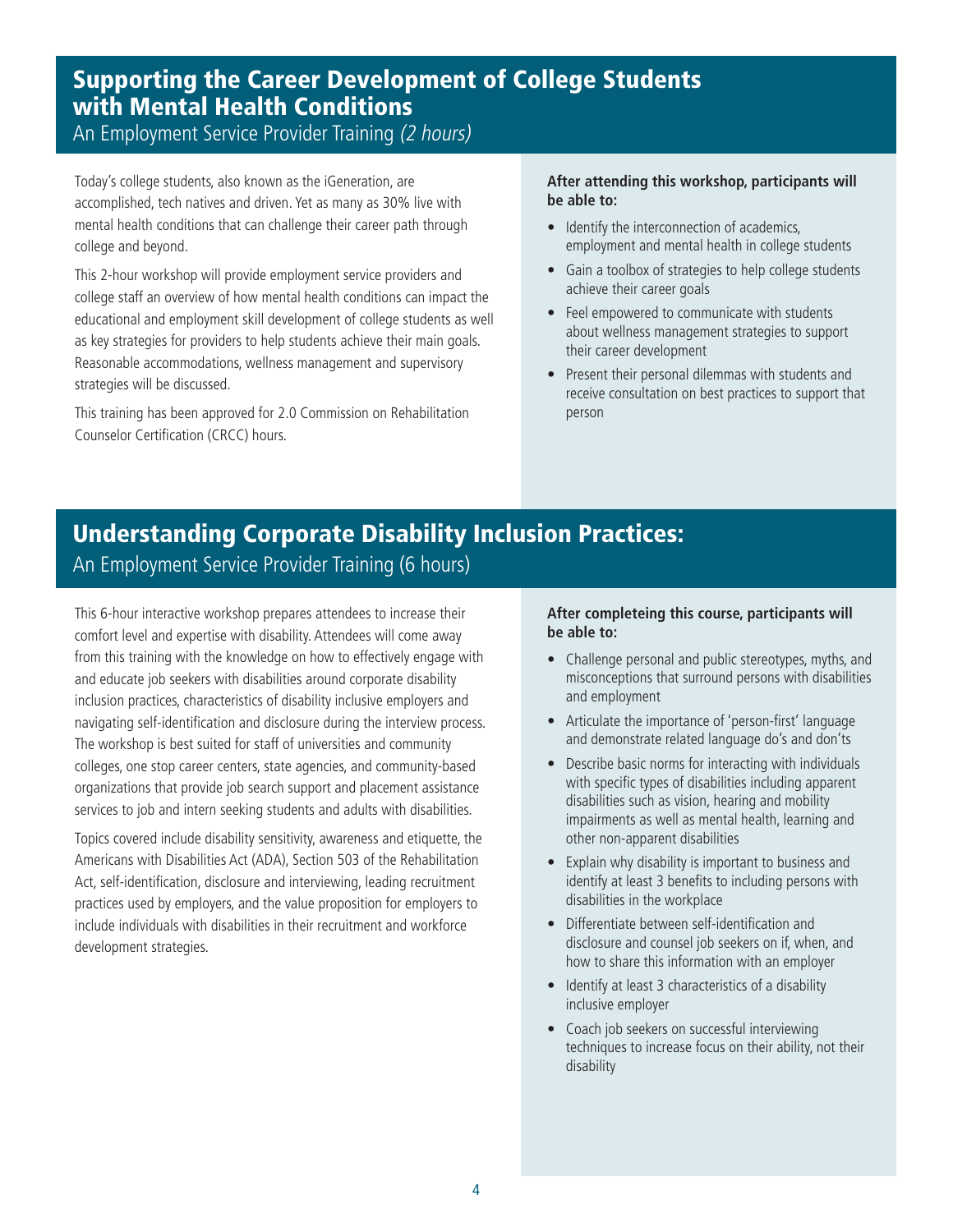# Creating Accessible PowerPoint Presentations 101 (1 hour)

This training focuses on some basic steps to make PowerPoint presentations accessible for people with visual impairments and other disabilities. Basic rules for developing accessible PowerPoint presentations will be covered. These same rules can be applied to other applications like Microsoft Word and when creating content for websites. Accessibility means that people with disabilities can access the same things as those without a disability, whether it is a physical, cognitive, hearing, or visual impairment.

This workshop is suitable for anyone producing a presentation using PowerPoint.

### **After attending this workshop, participants will be able to:**

- Describe why accessibility is important
- List six basic steps to making PowerPoint presentations accessible
- Use the PowerPoint Accessibility Checker to identify and fix accessibility issues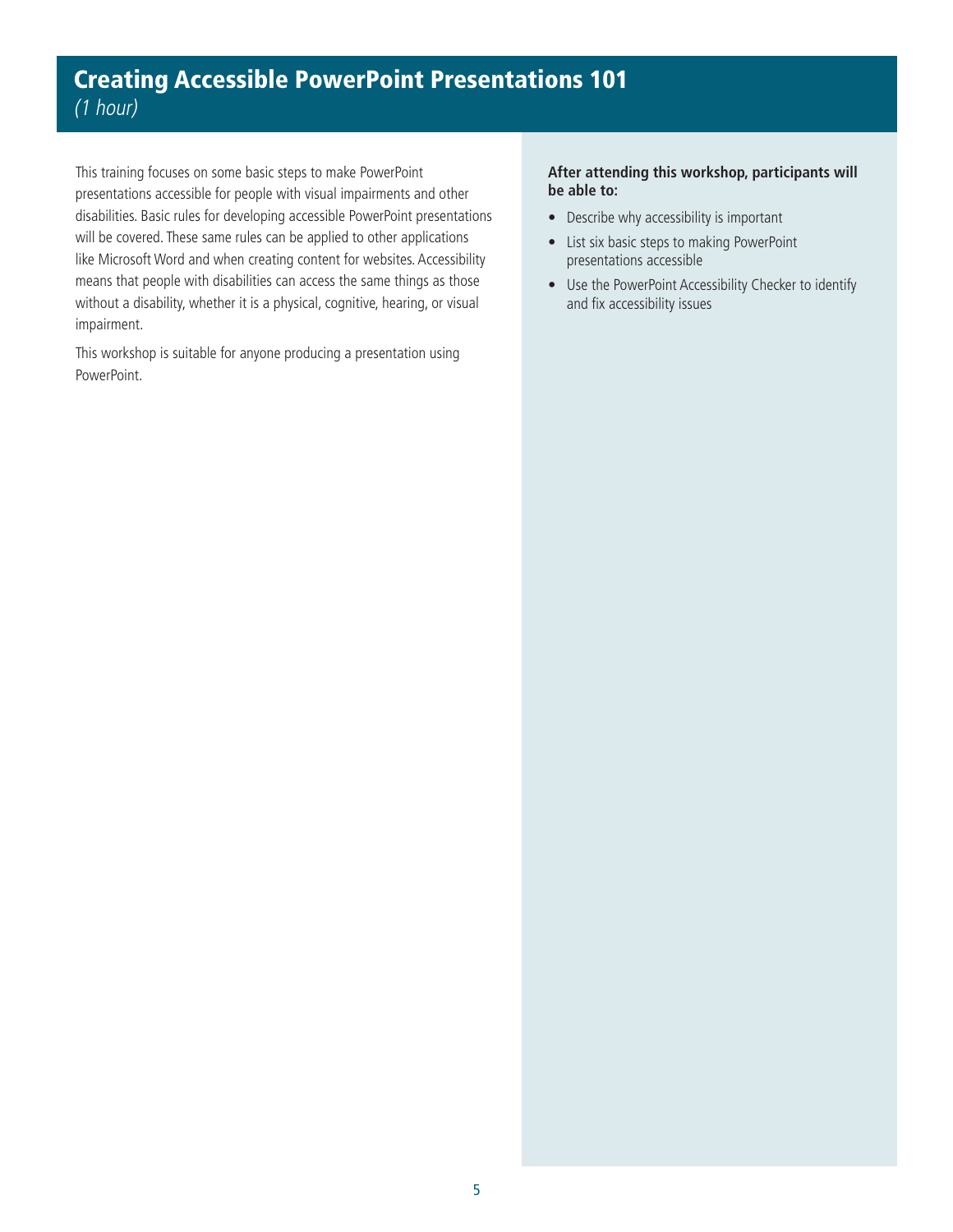# **Public Benefits and Employment Training**

# Overview of Social Security Work Incentives for Families and Persons Served (2 hours)

This training highlights the main barriers to employment for Social **This training is designed to address concerns of**  Security disability beneficiaries. Participants are educated on existing work **persons served and family members.** incentives, reporting requirements, beneficiary rights and employment support programs that help them realize work is possible. A variety of community resources are shared so that individuals know where and how to obtain the appropriate supports to assist in making informed decisions about employment and benefits.

# The Basics of Social Security Work Incentives for Providers (2 hours)

This training addresses common myths around work and Social Security disability benefits (SSI and SSDI), while providing an overview of work incentives that counter such myths. Participants will review the major differences between SSI and SSDI, how work earnings affect cash benefits, public health insurance (Medicaid and/or Medicare), and other public benefits, i.e. Food Stamps and Subsidized Housing, and best practices on reporting.

Participants receive training materials and a certificate of completion.

**This training is appropriate for case managers and other staff.** 

**After attending this training, participants will be able to:** 

- Debunk the myths that are associated with SSI, SSDI, and work
- Recognize the differences between SSI and SSDI including how earnings from work affect each one
- Identify work incentive programs and associate them with SSI, SSDI, or both
- Apply best practices to report earnings to public agencies

# **Disability Benefits and Transition Age Youth** (2 hours)

This training provides information related to the significant benefit changes that young adults with disabilities need to understand as they approach adulthood including the mandatory Supplemental Security Income (SSI) Age 18 redetermination process, how adult benefits differ from childhood-related benefits under both Social Security programs, SSI and Social Security Disability Insurance (SSDI), and how changes to public health insurance can occur. There is a special emphasis on young adult-related programs and work incentives such as Section 301 (Continued Payment under a Vocational Rehabilitation Program or Similar Program), the Student Earned Income Exclusion (SEIE) for individuals 21 and younger on SSI, and how a PASS Plan can help young adults leverage financial resources to fund education that may give them a head start on their career goals.

Participants receive a set of training materials and a certificate of completion.

**This training is appropriate for case managers and other staff that work closely with transition age youth.** 

**After attending this training, participants will be able to:** 

- Navigate through the redetermination process and changes to public health insurance
- Differentiate adult benefits from childhood benefits under both SSI and SSDI
- Utilize work incentives that support young adults with educational and employment goals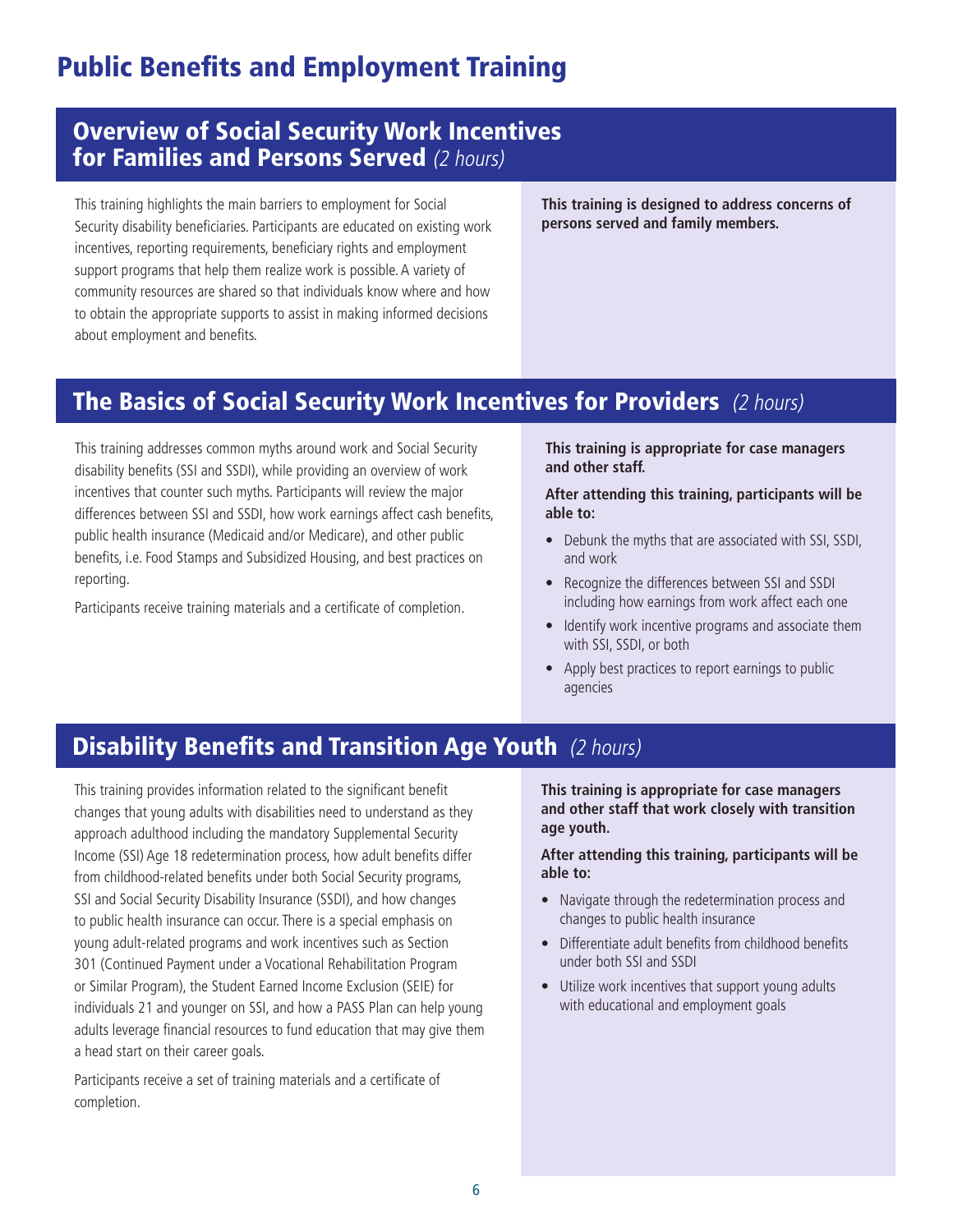# The Nuts and Bolts of SSI and SSDI, Public Health Insurance and Other Public Benefits (In-person: 11 hours, Virtual: 10.5 hours)

This comprehensive training provides detailed information on both Social Security disability benefit programs (Supplemental Security Income (SSI) and Social Security Disability Insurance (SSDI)), work incentives and health insurance (Medicare and Medicaid) associated with each program, and other public benefits that are available. This training is typically provided in one of two ways.

- 1. In-Person: three segments over two consecutive days, one full day and one half day
- 2. Virtual: three segments over three consecutive half days

The first segment focuses on the SSI program and how its work incentives are available to certain subsets of the beneficiary population and demonstrates how each incentive can reduce, to some degree, the impact that work income normally has on SSI cash benefits. The SSI monthly calculation is reviewed and is the basis of one of the training's major group activities.

The second segment focuses on the SSDI program and demonstrates how use of its associated work incentives may delay case closure, prolong the continuation of cash benefits, preserve public health insurance, or help reinstate cash and healthcare benefits to former beneficiaries.

The last segment focuses on eligibility requirements and dispute resolution processes of health insurance available to recipients of SSI and SSDI including Medicare, MassHealth Standard, CommonHealth, and One Care, and the benefits of the Medicare-Buy in program for working beneficiaries. We also explore various other public benefits including Food Stamps, Subsidized Housing, Emergency Assistance to Elderly Disabled and Children (EAEDC), Transitional Aid to Families with Dependent Children (TAFDC).

**This training is appropriate for employment specialists and other staff that work closely with persons served to achieve employment goals.** 

**After attending this training, participants will be able to:** 

- Verify and differentiate the various disability benefits
- Inform clients of the rules to report work income
- Explain how earnings will impact cash, healthcare and other public benefits
- Describe how Social Security work incentives can help working beneficiaries
- Direct clients to resources to address employment and benefit needs

Participants receive a comprehensive set of training materials, including an SSI calculation spreadsheet that can be used to assist beneficiaries in planning and managing their return to work, and a certificate of completion.

# The Plan to Achieve Self Support (PASS) Intensive (7 hours)

This training provides in-depth information and tools to assist Social Security beneficiaries to write, submit and maintain a PASS plan. PASS plans help qualifed individuals pay for key expenses related to achieving vocational goals, including education, transportation and equipment. The ultimate goal of a PASS is to assist beneficiaries to reach self-sufficiency by becoming independent of benefits.

This training is designed to give participants the information required to complete the PASS plan application process through analysis of a successful PASS plan used as an example throughout the training and by learners applying acquired concepts for developing a framework of a PASS plan. This training provides a brief review of SSI and SSDI, but assumes participants have a working knowledge of Social Security disability benefits.

Participants receive a comprehensive set of training materials and a certificate of completion.

**This training is appropriate for employment specialists and other staff that work closely with persons served to achieve employment goals.** 

**As a result of this training, participants will be able to:** 

- Gain an understanding of what PASS is and what it's not
- Be able to assist clients to decide if PASS is right for them
- Gain an understanding of how a PASS can be used to support client's work goals
- Become familiar with the PASS application form
- Learn resources to help complete the PASS application